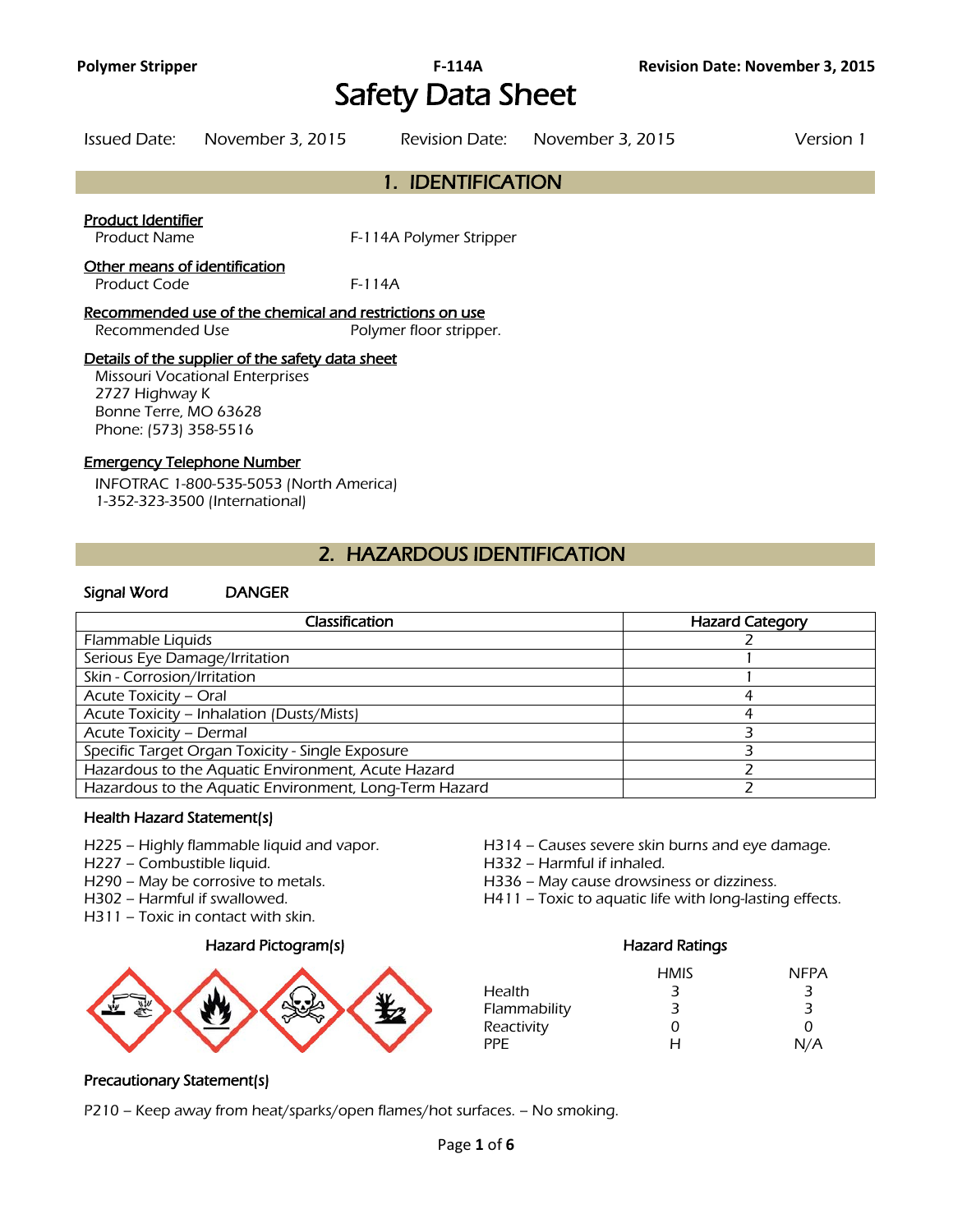P234 – Keep only in original container.

P240 – Ground/bond container and receiving equipment.

P241 – Use explosion-proof electrical/ventilating/lighting equipment.

P242 – Use only non-sparking tools.

P243 – Take precautionary measures against static discharge.

P260 – Do not breathe dust/fume/gas/mist/vapors/spray.

P264 – Wash face, hands and any exposed skin thoroughly after handling.

P270 – Do not eat, drink, or smoke when using this product.

P271 – Use only outdoors or in a well-ventilated area.

P273 – Avoid release to the environment.

P280 – Wear protective gloves/protective clothing/ eye protection/face protection.

P301+P330+P331 – IF SWALLOWED: Rinse mouth. DO NOT induce vomiting.

P303+P361+P353 – IF ON SKIN (or hair): Remove/Take off immediately all contaminated clothing. Rinse skin with water/shower.

P304+P340+P310 – IF INHALED: Remove victim to fresh air and keep at rest in a position comfortable for

breathing. Immediately call a POISON CENTER or doctor/physician.

P312 – Call a POISON CENTER or doctor/physician if you feel unwell.

P305+P351+P338+P310 – IF IN EYES: Rinse cautiously with water for several minutes. Remove contact lenses, if present and easy to do. Continue rinsing. Immediately call a POISON CENTER or doctor/physician.

P363 – Wash contaminated clothing before reuse.

P403+P233 – Store in a well-ventilated place. Keep container tightly closed.

P405 – Store locked up.

P501 – Dispose of contents/container to an approved waste disposal plant.

### Potential Health Effects

| <b>Skin Contact</b> | May cause skin corrosion/irritation/burns. |
|---------------------|--------------------------------------------|
| Eye Contact         | May cause eye damage.                      |
| Inhalation          | May cause respiratory irritation.          |
| Ingestion           | May be harmful if swallowed.               |

## 3. COMPOSITION/INFORMATION ON INGREDIENT

| CAS#           | Weight-% |
|----------------|----------|
| 7732-18-5      | 55-60    |
| $67-63-0$      | $15-20$  |
| $110-91-8$     | $5 - 10$ |
| $111 - 76 - 2$ | $5 - 10$ |
| 1310-58-3      | $5 - 10$ |
| 61789-40-0     | $0 - 2$  |
| $64-02-8$      | $0 - 2$  |
|                |          |

\*\*If Chemical Name/CAS No is "proprietary" and/or Weight-% is listed as a range, the specific chemical identity and/or percentage of composition has been withheld as a trade secret.

## 4. FIRST-AID MEASURES

| General Advice | If you feel unwell, seek medical advice (show label where possible). |
|----------------|----------------------------------------------------------------------|
|                |                                                                      |

- Eye Contact Immediately flush eyes with water, remove contact lenses, if present, after the first 5 minutes, and then continue flushing eyes for at least 15 minutes. Obtain medical attention without delay. Suitable emergency eye wash facility should be immediately available.
- Skin Contact Wash off immediately with plenty of water. Take off contaminated clothing. Wash contaminated clothing before reuse. If skin irritation persists, call a physician.
- Inhalation Remove victim to fresh air and keep at rest in a position comfortable for breathing. If not breathing, give artificial respiration. If breathing is difficult, oxygen should be administered by qualified personnel. Call a POISON CENTER or doctor/physician if you feel unwell.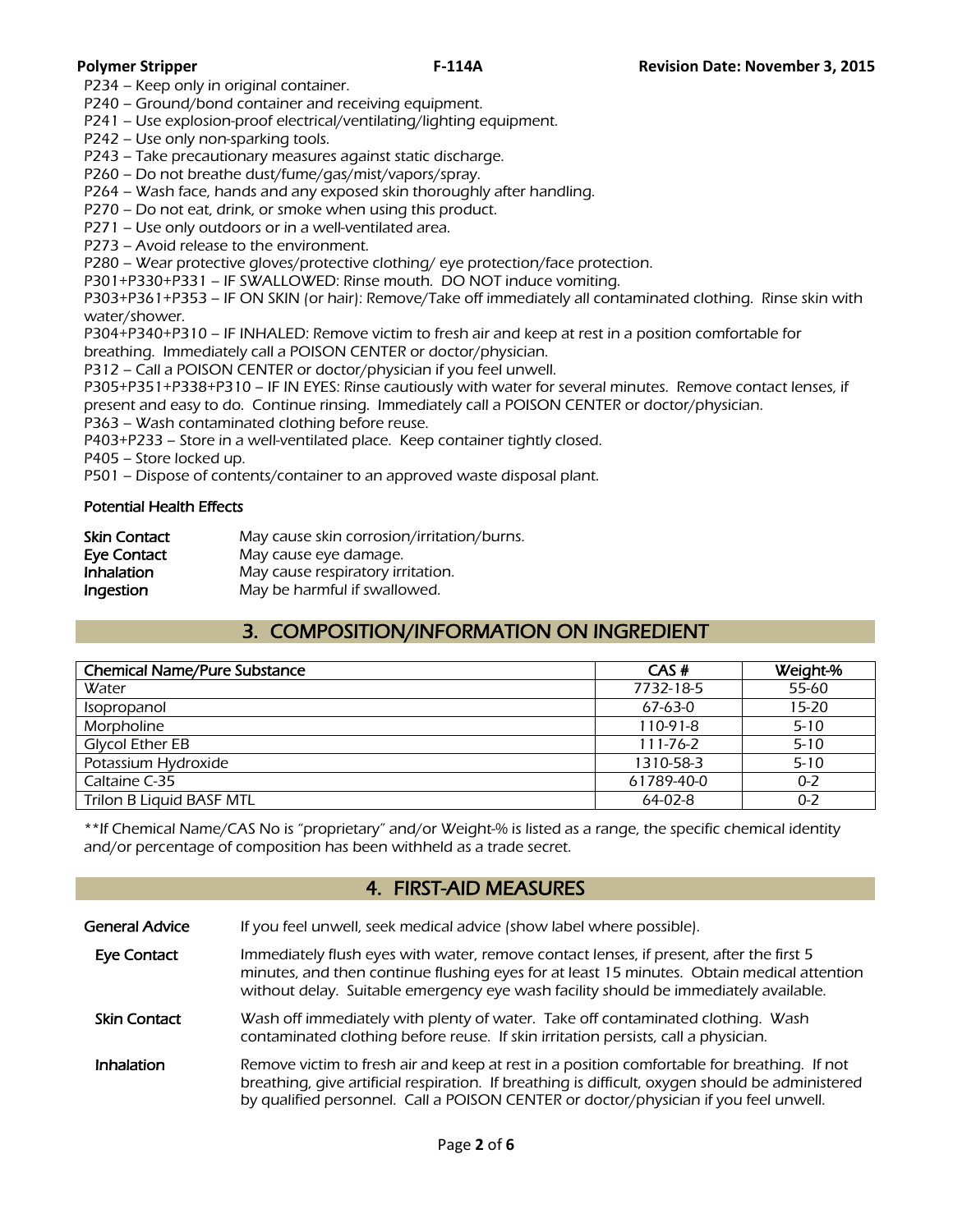**Ingestion** Rinse mouth. Do NOT induce vomiting. Call a POISON CENTER or doctor/physician if you feel unwell.

### Most important symptoms and effects

## 5. FIRE-FIGHTING MEASURES

## Extinguishing Media

Suitable Extinguishing Media: Alcohol resistant foam, water fog, dry chemical powder, or carbon dioxide. Unsuitable Extinguishing Media: Water jet.

### Specific Hazards Arising from the Chemical

Vapors may form explosive mixtures with air. Vapors may travel considerable distance to a source of ignition and flash back. During fire, gases hazardous to health may be formed.

## Protective equipment and precautions for firefighters

As in any fire, wear self-contained breathing apparatus pressure-demand, MSHA/NIOSH (approved or equivalent) and full protective gear.

## 6. ACCIDENTAL RELEASE MEASURES

### Personal precautions, protective equipment and emergency procedures

| Personal precautions                                     | Isolate area. Keep unnecessary personnel from entering the area. Keep<br>upwind of spill. Ventilate area of spill. No smoking in area. Eliminate all<br>sources of ignition in vicinity of spill or released vapor to avoid fire or<br>explosion. Vapor explosion hazard. Check with combustible gas detector<br>before reentering area. Use appropriate safety equipment. |
|----------------------------------------------------------|----------------------------------------------------------------------------------------------------------------------------------------------------------------------------------------------------------------------------------------------------------------------------------------------------------------------------------------------------------------------------|
| <b>Environmental precautions</b>                         | Prevent from entering into soil, ditches, sewers, waterways, and/or<br>groundwater.                                                                                                                                                                                                                                                                                        |
| <u>Methods and material for containment and clean up</u> |                                                                                                                                                                                                                                                                                                                                                                            |
| <b>Methods for Containment</b>                           | Prevent further leakage or spillage if safe to do so.                                                                                                                                                                                                                                                                                                                      |
| Methods for Clean up                                     | Contain spilled material if possible. Ground and bond all containers and<br>handling equipment. Pump with explosion proof equipment. If available,<br>use foam to smother or suppress. Collect in suitable and properly labeled<br>containers.                                                                                                                             |

## 7. HANDLING AND STORAGE

### Precautions for safe handling

Keep away from heat, sparks, and flames. Avoid contact with eyes. Avoid breathing vapor. Wash thoroughly after handling. Keep container closed. Use only with adequate ventilation. No smoking, open flames, or sources of ignition in handling and storage areas. Electrically bond and ground all containers and equipment before transfer or use of material. Use of non-sparking or explosion-proof equipment may be necessary, depending upon the type of operation. Containers, even those that have been emptied, can contain vapors. Do not cut, drill, grind, weld, or perform similar operations on or near empty containers. Vapors are heavier than air and may travel a long distance and accumulate in low lying areas. Ignition and/or flash back may occur. Never use air pressure for transferring product.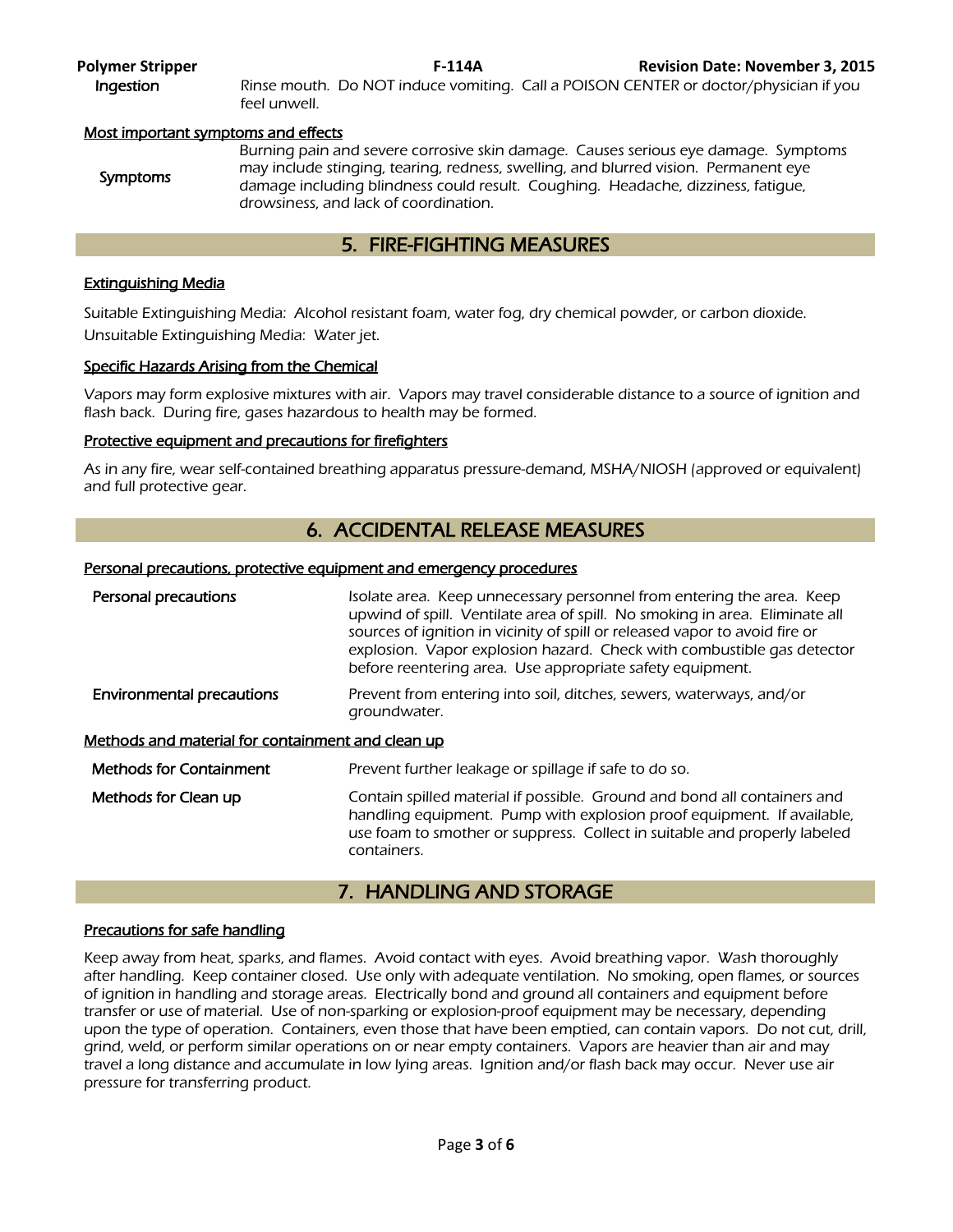Storage Conditions Minimize sources of ignition, such as static build-up, heat, spark, or flame. Keep container closed. Flammable mixtures may exist within the vapor space of containers at room temperature. Store in a well-ventilated place. Incompatible Materials Strong acids, strong oxidizing agents.

## 8. EXPOSURE CONTROLS/PERSONAL PROTECTION

| <b>Chemical Name</b>                  | <b>ACGIHTLV</b>             | <b>OSHA PEL</b>         | <b>NIOSH IDLH</b>           |
|---------------------------------------|-----------------------------|-------------------------|-----------------------------|
| Isopropanol<br>(67-63-0)              | 200 ppm TWA<br>400 ppm STEL | 400 ppm TWA             |                             |
| Morpholine<br>(110-91-8)              | 20 ppm TWA                  | 20 ppm PEL              | 30 ppm STEL<br>20 ppm TWA   |
| 2-Butoxyethanol<br>(111-76-2)         | 20 ppm TWA                  | 50 ppm TWA              | 700 ppm IDLH                |
| Sodium Hydroxide<br>$(1310 - 73 - 2)$ | 2 mg/m <sup>3</sup> Ceiling | 2 mg/m <sup>3</sup> PEL | 2 mg/m <sup>3</sup> Ceiling |

## Appropriate engineering controls

Engineering Controls Apply technical measures to comply with the occupational exposure limits. Explosion-proof general and local exhaust ventilation. Ventilation rates should be matched to conditions. Individual protection measures, such as personal protective equipment Eye/Face Protection Wear approved safety glasses with side shields (or goggles) and a face shield. Skin and Body Protection Wear appropriate clothing and gloves to prevent repeated or prolonged skin contact. Respiratory Protection If engineering controls do not maintain airborne concentrations below recommended exposure limits or to an acceptable level, an approved respirator must be worn. General Hygiene Considerations Do not eat, drink, or smoke when using this product. Wash contaminated clothing before reuse. Handle in accordance with good industrial hygiene and safety practice.

## 9. PHYSICAL AND CHEMICAL PROPERTIES

## **Appearance**

| <b>Physical State</b><br>Color                                                                                                                                                                                                                                                                                                                                                                               | Liquid<br>Light Purple                                                                                                                                                                                                                | Odor<br><b>Odor Threshold</b> | Alcohol Amine<br>Not Determined |
|--------------------------------------------------------------------------------------------------------------------------------------------------------------------------------------------------------------------------------------------------------------------------------------------------------------------------------------------------------------------------------------------------------------|---------------------------------------------------------------------------------------------------------------------------------------------------------------------------------------------------------------------------------------|-------------------------------|---------------------------------|
| Property                                                                                                                                                                                                                                                                                                                                                                                                     | <b>Values</b>                                                                                                                                                                                                                         | <b>Remarks - Method</b>       |                                 |
| рH<br><b>Melting Point/Freezing Point</b><br><b>Boiling Point/Boiling Range</b><br><b>Flash Point</b><br><b>Evaporation Rate</b><br>Flammability (Solid, Gas)<br><b>Upper Flammability Limits</b><br><b>Lower Flammability Limits</b><br><b>Vapor Pressure</b><br><b>Vapor Density</b><br><b>Specific Gravity</b><br><b>Water Solubility</b><br>Solubility in other solvents<br><b>Partition Coefficient</b> | $13 - 14$<br>Not determined<br>Not determined<br>Not determined<br>Not determined<br><b>Flammable</b><br>Not determined<br>Not determined<br>Not determined<br>Not determined<br>1.02<br>Complete<br>Not determined<br>Not determined |                               |                                 |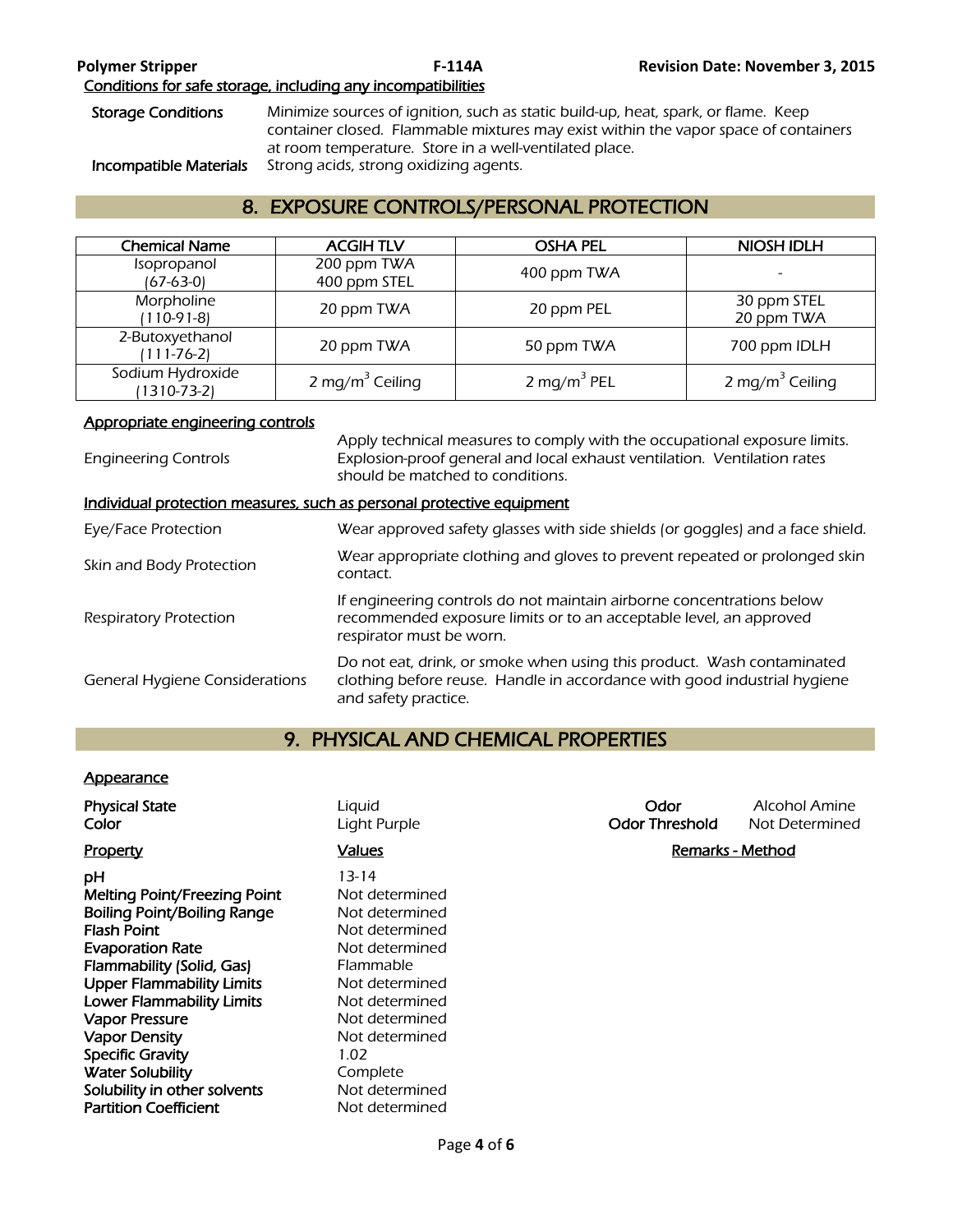Auto-ignition Temperature Mot determined Decomposition Temperature Not determined Viscosity<br>
Explosive Properties<br>
Explosive Properties<br>
Not determined Explosive Properties Oxidizing Properties Not determined

## 10. STABILITY AND REACTIVITY

| Reactivity                                        | May form peroxides in the presence of air.                                                                    |  |
|---------------------------------------------------|---------------------------------------------------------------------------------------------------------------|--|
| <b>Chemical Stability</b>                         | Stable under recommended storage conditions.                                                                  |  |
| <b>Conditions to Avoid</b>                        | Avoid heat, sparks, open flames, and other ignition sources. Avoid<br>temperatures exceeding the flash point. |  |
| Incompatible materials                            | Strong acids. Strong oxidizers. Halogens. Aldehydes. Ammonia.                                                 |  |
| <b>Hazardous Decomposition</b><br><b>Products</b> | Carbon oxides.                                                                                                |  |
| <b>Hazardous Polymerization</b>                   | Not available.                                                                                                |  |

## 11. TOXICOLOGICAL INFORMATION

## Mixture Toxicity

Toxicological data have not been determined specifically for this product.

## 12. ECOLOGICAL INFORMATION

## **Ectotoxicity**

Ecological studies have not been carried out on this product.

## 13. DISPOSAL CONSIDERATIONS

| <b>Disposal Instructions</b>             | Collect and reclaim or dispose in sealed containers at licensed waste disposal<br>site. Do not allow this material to drain into sewers/water supplies. Do not<br>contaminate ponds, waterways, or ditches with chemical or used container. |
|------------------------------------------|---------------------------------------------------------------------------------------------------------------------------------------------------------------------------------------------------------------------------------------------|
| Hazardous Waste Code                     | Not available.                                                                                                                                                                                                                              |
| Waste from residues / unused<br>products | Dispose of in accordance with local, regional, national, and international<br>laws and regulations.                                                                                                                                         |
| <b>Contaminated Packaging</b>            | Since emptied containers may retain product residue, follow label warnings<br>even after container is emptied. Empty containers should be taken to an<br>approved waste handling site for recycling or disposal.                            |
|                                          | <b>14. TRANSPORT INFORMATION</b>                                                                                                                                                                                                            |
| <b>Note</b>                              | Please see current shipping paper for most up to date shipping information,<br>including exemptions and special circumstances.                                                                                                              |
| DOT I.D. Number                          | Not available.                                                                                                                                                                                                                              |

| DOT I.D. Number                 | N |
|---------------------------------|---|
| <b>DOT Proper Shipping Name</b> | ٢ |
| <b>DOT Hazard Classes:</b>      |   |
| US DOT                          | 3 |
| Road (ADR)                      | З |
| Air (ICAO/IMDG)                 | 3 |
| Sea (IMO/IMDG)                  | З |

Combustible Liquid